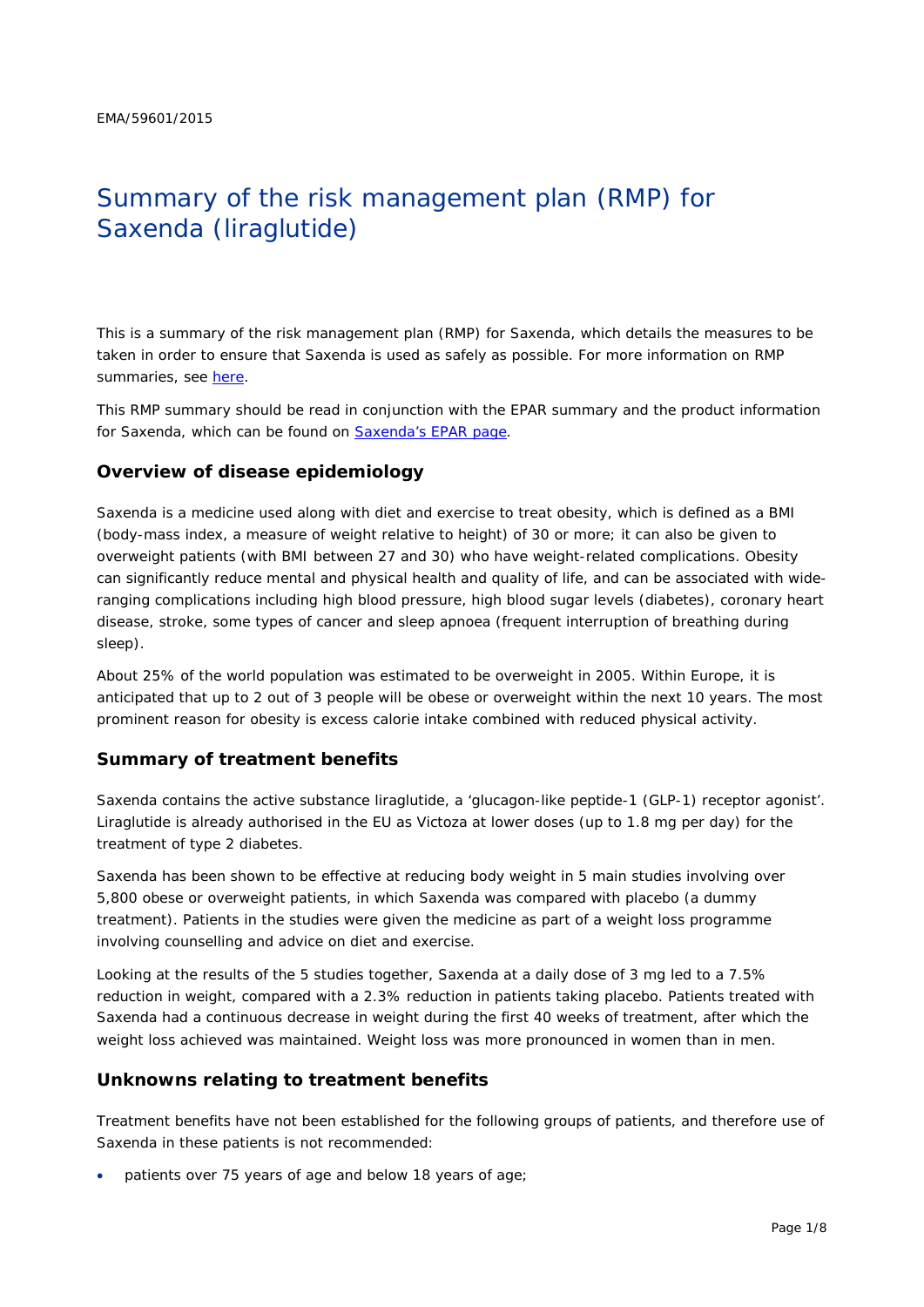- patients with liver problems;
- patients with severe kidney problems;
- patients treated with other medicines for weight management;
- patients with obesity due to eating or hormonal disorders or to treatment with other medicines that may cause weight gain.

The benefit of using Saxenda for a very long time is also not known.

# **Summary of safety concerns**

#### *Important identified risks*

| <b>Risk</b>                 | What is known                                                                     | Preventability                                                                 |
|-----------------------------|-----------------------------------------------------------------------------------|--------------------------------------------------------------------------------|
| Low blood<br>sugar levels   | When patients with type 2 diabetes are<br>treated with both Saxenda and a type of | When Saxenda is used with a<br>sulphonylurea, the doctor may consider          |
| when used in<br>combination | diabetes medicine called a<br>sulphonylurea, there is an increased risk           | reducing the dose of the sulphonylurea<br>to lower the risk of low blood sugar |
| with diabetes               | of developing low blood sugar levels.                                             | levels.                                                                        |
| medicines                   | This is because Saxenda has also an                                               |                                                                                |
|                             | effect in controlling blood sugar levels.                                         |                                                                                |
|                             | The use of Saxenda in diabetic patients                                           |                                                                                |
|                             | also taking insulin has not been<br>evaluated.                                    |                                                                                |
| Side effects                | Side effects such as nausea (feeling                                              | To limit these effects, when starting                                          |
| related to the              | sick), diarrhoea, constipation, heartburn                                         | treatment the dose of Saxenda should be                                        |
| stomach and                 | and vomiting are very common when                                                 | slowly increased over 4 weeks.                                                 |
| gut (such as                | taking Saxenda (they occur in more than                                           |                                                                                |
| vomiting and                | 1 patient in 10). These reactions usually                                         |                                                                                |
| diarrhoea)                  | disappear after a few weeks of                                                    |                                                                                |
|                             | treatment.                                                                        |                                                                                |
| Loss of fluids              | When starting treatment with Saxenda,                                             | In case of vomiting, nausea and                                                |
| (dehydration)               | the patient may feel sick (and may not                                            | diarrhoea, it is important to drink plenty                                     |
| and kidney                  | eat and drink as much as usual), or may                                           | of fluids.                                                                     |
| problems                    | be sick or get diarrhoea (as mentioned                                            |                                                                                |
| (altered renal              | above). This can lead to loss of fluids,                                          |                                                                                |
| function)                   | which in turn may affect how well the<br>kidneys work.                            |                                                                                |
| Allergic                    | Few cases of allergic reactions have been                                         | Saxenda should not be used in patients                                         |
| reactions                   | reported with Saxenda. Symptoms                                                   | who are allergic to liraglutide or to any of                                   |
|                             | include skin rash, low blood pressure,                                            | the other ingredients of the medicine.                                         |
|                             | palpitations and difficulty breathing.                                            | If an allergic reaction is suspected                                           |
|                             |                                                                                   | treatment with Saxenda should be                                               |
|                             |                                                                                   | stopped and not restarted.                                                     |
| Gallstones and              | Gallstones have been reported in up to 1                                          | Doctors should inform patients of the                                          |
| inflammation of             | patient in 10 taking Saxenda. Rapid                                               | signs and symptoms of acute gallstone                                          |
| the gallbladder             | weight loss increases the risk of                                                 | disease. In case of recurring attacks of                                       |
|                             | developing gallstones. The risk is higher                                         | severe stomach pain, it is important to                                        |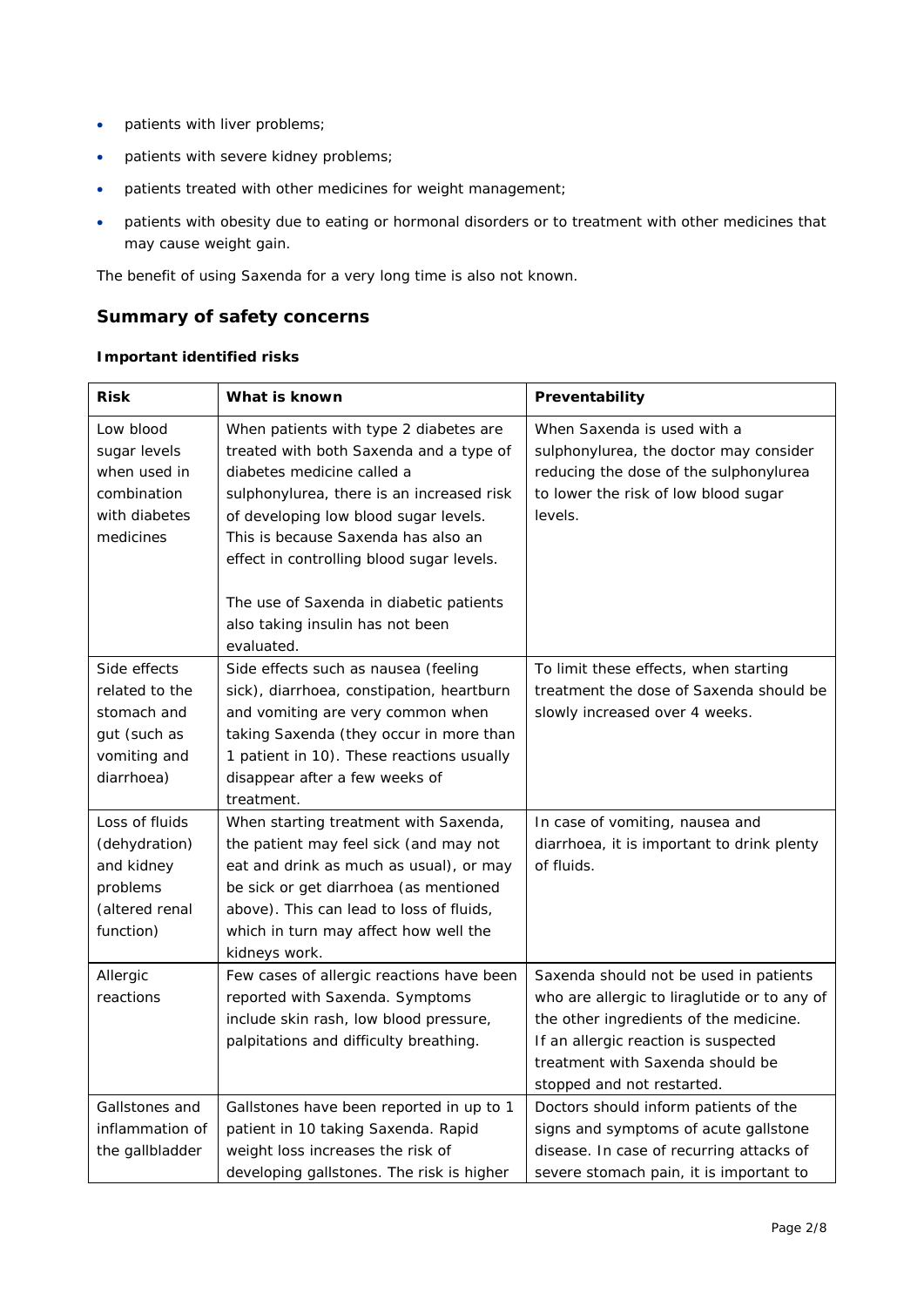| <b>Risk</b>     | What is known                            | Preventability                            |
|-----------------|------------------------------------------|-------------------------------------------|
|                 | for women than men, and also increases   | consult a doctor.                         |
|                 | with age.                                |                                           |
| Inflammation of | Use of GLP-1 receptor agonists such as   | Doctors should inform patients of the     |
| the pancreas    | Saxenda has been associated with         | signs and symptoms of acute               |
| (pancreatitis)  | pancreatitis (inflammation of the        | pancreatitis. Patients who have a severe  |
|                 | pancreas, a small organ in the digestive | stomach ache which does not go away,      |
|                 | system). Few cases of acute pancreatitis | should contact their doctor as this could |
|                 | have been reported with Saxenda.         | be a sign of pancreatitis.                |
|                 |                                          | If pancreatitis is suspected, Saxenda and |
|                 |                                          | other potentially suspected medicines     |
|                 |                                          | should be discontinued.                   |
|                 |                                          | If acute pancreatitis is confirmed,       |
|                 |                                          | Saxenda should not be restarted.          |
|                 |                                          | Caution should be exercised in patients   |
|                 |                                          | with a history of pancreatitis.           |

#### *Important potential risks*

| <b>Risk</b>           | What is known                                                                    |
|-----------------------|----------------------------------------------------------------------------------|
| Increase in blood     | Because liraglutide is also used as a diabetes medicine, there have been         |
| sugar levels when     | reports of patients who need insulin but were given liraglutide instead. This    |
| used instead of       | will result in blood sugar levels that are too high. As Saxenda does not contain |
| insulin               | insulin, it should not be used for the treatment of type 1 diabetes or for the   |
|                       | treatment of a condition called ketoacidosis (high blood levels of ketones       |
|                       | $(acids)$ ).                                                                     |
| Cancers and tumours   | Obese patients have an increased risk of developing some types of cancer         |
| (neoplasms) including | including breast cancer and pancreatic cancer. In rodents, the GLP-1 gut         |
| breast cancer.        | hormone has been shown to stimulate cell growth. The relevance of this           |
| pancreatic cancer and | finding in humans is unknown.                                                    |
| medullary thyroid     | When Saxenda was given to rats and mice for most of their lifetime, more         |
| cancer                | medullary (C-cell) thyroid cancers were seen than usual. The relevance of        |
|                       | these findings for humans is considered low. In addition, there have been        |
|                       | concerns that medicines that work in the same way as liraglutide may increase    |
|                       | the risk of cancer of the pancreas.                                              |
|                       | When considering all the results from the use of Saxenda in humans, there are    |
|                       | no conclusive data establishing a risk of cancers with Saxenda. Considering      |
|                       | the seriousness of the conditions, cancers are considered an important           |
|                       | potential risk.                                                                  |
| Heart disease and     | Obese patients have a higher risk of heart disease and stroke, which might       |
| stroke                | lead to death. An increase in heartbeat has been seen in some patients           |
| (cardiovascular       | treated with Saxenda during studies. On average, they had 2 to 3 more heart      |
| disorders)            | beats each minute.                                                               |
|                       | There are no conclusive data establishing a risk of heart disease or stroke with |
|                       | Saxenda. Considering the seriousness of these conditions, heart disease and      |
|                       | stroke are considered important potential risks.                                 |
| Lack of effect due to | There is a concern that some patients make antibodies against Saxenda. This      |
| the body making       | could potentially prevent Saxenda from functioning as intended. Antibodies       |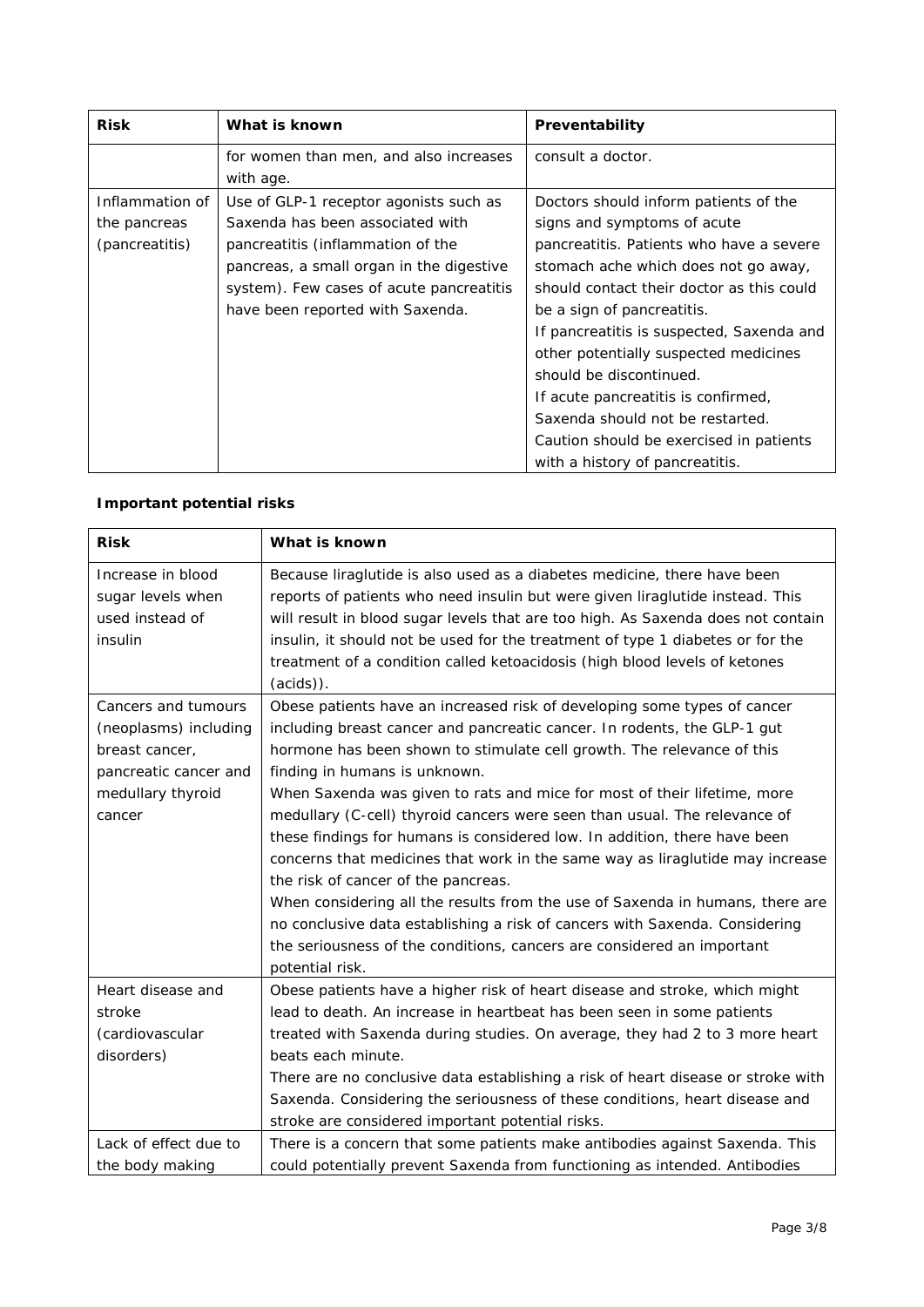| <b>Risk</b>            | What is known                                                               |
|------------------------|-----------------------------------------------------------------------------|
| antibodies against     | have been detected in the blood of patients taking Saxenda. However, in     |
| Saxenda                | clinical studies this has not been shown to reduce the effect of Saxenda.   |
| (lack of efficacy due) |                                                                             |
| to anti-liraglutide    |                                                                             |
| antibody formation)    |                                                                             |
| The body's natural     | There is a theoretical risk that Saxenda could trigger the formation of an  |
| antibodies attach to a | immune complex, which might get deposited in body organs and lead to organ  |
| substance coming       | failure. Although one case of immune complex disorders has been reported    |
| from outside the body  | following the use of Saxenda, the origin was not clear and could have been  |
| (e.g., Saxenda) to     | related to other agents (e.g., microorganisms, other medicines). Immune     |
| form a compound        | complex disorders are considered an important potential risk since they are |
| called immune          | serious conditions.                                                         |
| complex                |                                                                             |
| (immune complex)       |                                                                             |
| disorders)             |                                                                             |

#### *Missing information*

| <b>Risk</b>            | What is known                                                                 |
|------------------------|-------------------------------------------------------------------------------|
| Use in children (below | Saxenda has not been studied in patients under 18 years of age.               |
| 18 years of age)       | This means that it is not known if Saxenda is safe and effective in this age  |
|                        | group. Saxenda is not recommended for use in children.                        |
| Use in women who       | Saxenda has not been studied in pregnant women, women attempting to           |
| want to become         | become pregnant or women who are breastfeeding. Saxenda should not be         |
| pregnant, are          | used during pregnancy since it is not known if Saxenda may harm the unborn    |
| pregnant or are        | child. Women should inform their doctor if they are planning to become        |
| breastfeeding          | pregnant or have become pregnant.                                             |
|                        | Furthermore, it is not known if liraglutide, the active substance of Saxenda, |
|                        | passes into breast milk and therefore Saxenda should not be used when         |
|                        | breastfeeding.                                                                |
| Use in patients with   | Saxenda has not been studied in patients with severely reduced liver function |
| severely reduced liver | and use in these patients is not recommended. There is also not enough        |
| function               | information about Saxenda used in patients with mild or moderately reduced    |
| (severe hepatic        | liver function and Saxenda should be used with caution in these patients.     |
| impairment)            |                                                                               |
| Use in patients with   | Saxenda has not been studied in patients with severely reduced kidney         |
| severely reduced       | function and use in these patients is not recommended. This includes patients |
| kidney function        | with 'end-stage' kidney disease.                                              |
| (severe renal          |                                                                               |
| impairment)            |                                                                               |
| Use in patients with   | Saxenda has not been studied in patients with certain heart problems          |
| decreased ability of   | (moderate or severe congestive heart failure, when the heart cannot pump      |
| the heart to pump      | enough blood around the body). This means Saxenda cannot be recommended       |
| blood, leading to      | for use in these patients.                                                    |
| shortage of breath     |                                                                               |
| (congestive heart      |                                                                               |
| failure NYHA III-IV)   |                                                                               |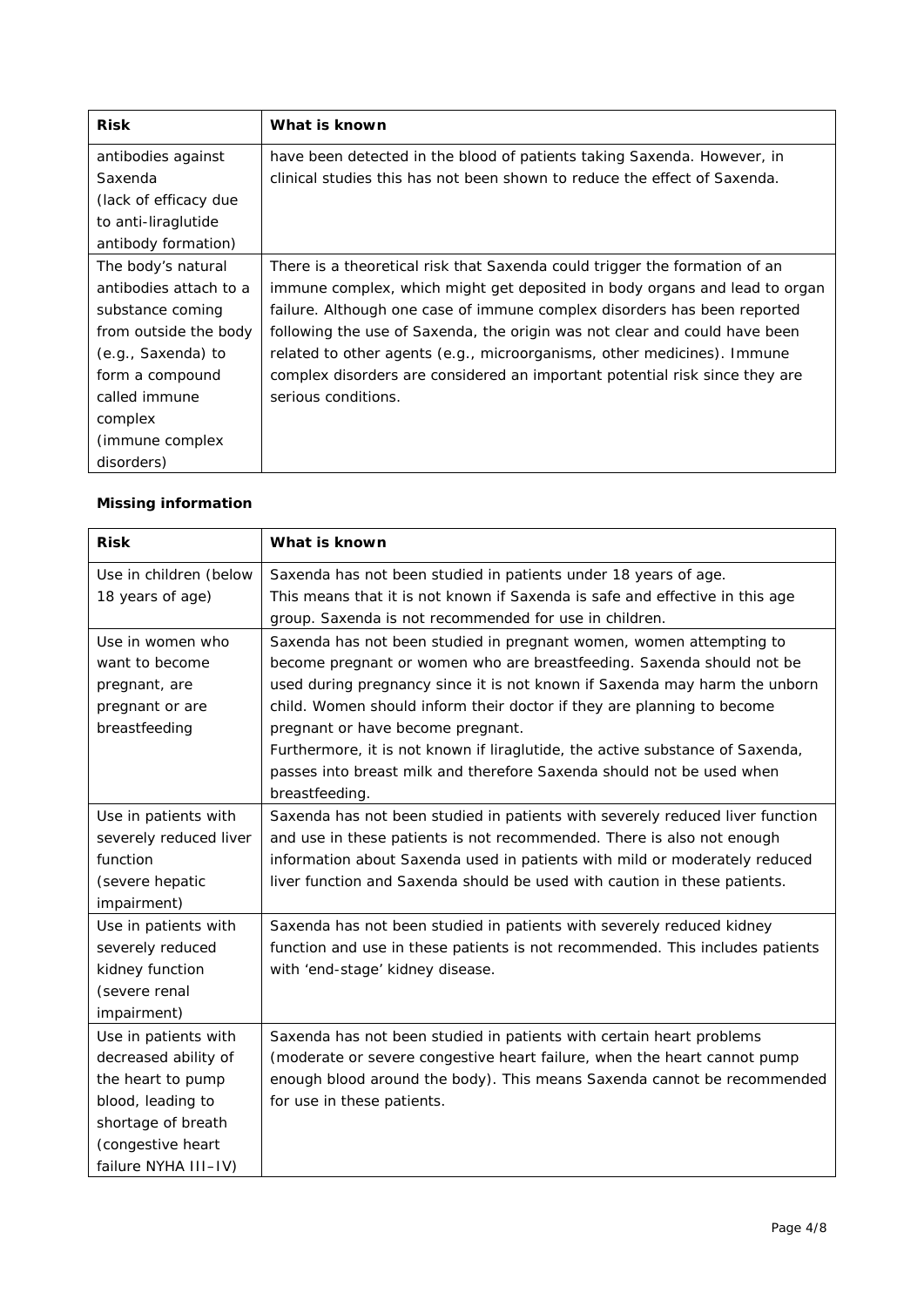| <b>Risk</b>                                | What is known                                                                                                                                          |
|--------------------------------------------|--------------------------------------------------------------------------------------------------------------------------------------------------------|
| Use outside of its<br>approved indications | Saxenda should only be used for weight management. Information on how<br>well Saxenda works in other conditions or what side effects could be seen are |
| (off-label use)                            | not available.                                                                                                                                         |
| Major depression                           | There is no information about Saxenda when used in patients with major                                                                                 |
|                                            | depression. Therefore, use in these patients is not recommended.                                                                                       |
| Used with other                            | There is no information about Saxenda when used in combination with other                                                                              |
| weight-lowering                            | weight-lowering medicines. Therefore, the use of Saxenda in combination with                                                                           |
| medicines                                  | other weight-lowering medicines is not recommended.                                                                                                    |

#### **Summary of risk minimisation measures by safety concern**

All medicines have a summary of product characteristics (SmPC) which provides physicians, pharmacists and other healthcare professionals with details on how to use the medicine, and also describes the risks and recommendations for minimising them. Information for patients is available in lay language in the package leaflet. The measures listed in these documents are known as 'routine risk minimisation measures'.

The SmPC and the package leaflet are part of the medicine's product information. The product information for Saxenda can be found on [Saxenda's EPAR page.](http://www.ema.europa.eu/ema/index.jsp?curl=/pages/medicines/human/medicines/003780/human_med_001855.jsp)

This medicine has no additional risk minimisation measures.

### **Planned post-authorisation development plan**

| Study/activity<br>(including<br>study number) | <b>Objectives</b>        | <b>Safety concerns</b><br>/efficacy issue<br>addressed | <b>Status</b> | <b>Planned date for</b><br>submission of<br>(interim and)<br>final results |
|-----------------------------------------------|--------------------------|--------------------------------------------------------|---------------|----------------------------------------------------------------------------|
| EX2211-3748                                   | A long-term, multi-      | Cardiovascular                                         | Ongoing       | Final study report                                                         |
| <b>LEADER</b>                                 | centre, international,   | disorders, neoplasms,                                  |               | 30 Mar 2016                                                                |
|                                               | randomised double-       | pancreatic cancer,                                     |               |                                                                            |
|                                               | blind, placebo-          | pancreatitis, anti-                                    |               |                                                                            |
|                                               | controlled trial to      | liraglutide antibody                                   |               |                                                                            |
|                                               | determine liraglutide    | formation, congestive                                  |               |                                                                            |
|                                               | effects on               | heart failure.                                         |               |                                                                            |
|                                               | cardiovascular events.   |                                                        |               |                                                                            |
| NN8022-1839                                   | Effect of liraglutide on | Neoplasms (including                                   | Ongoing       | Final report 27                                                            |
| <b>SCALE</b>                                  | body weight in non-      | breast cancer)                                         |               | Aug 2015                                                                   |
|                                               | diabetic obese subjects  |                                                        |               |                                                                            |
|                                               | or overweight subjects   |                                                        |               |                                                                            |
|                                               | with other conditions.   |                                                        |               |                                                                            |
| NN8022-1839                                   | Collect information on   | Neoplasms (including                                   | Planned       | 27 Aug 2015                                                                |
| <b>SCALE</b>                                  | baseline breast cancer   | breast cancer)                                         |               |                                                                            |
|                                               | risk and potential       |                                                        |               |                                                                            |
|                                               | confounders for all      |                                                        |               |                                                                            |
|                                               | identified cases of      |                                                        |               |                                                                            |
|                                               | breast cancer in study   |                                                        |               |                                                                            |
|                                               | NN8022-1839              |                                                        |               |                                                                            |

#### *List of studies in post-authorisation development plan*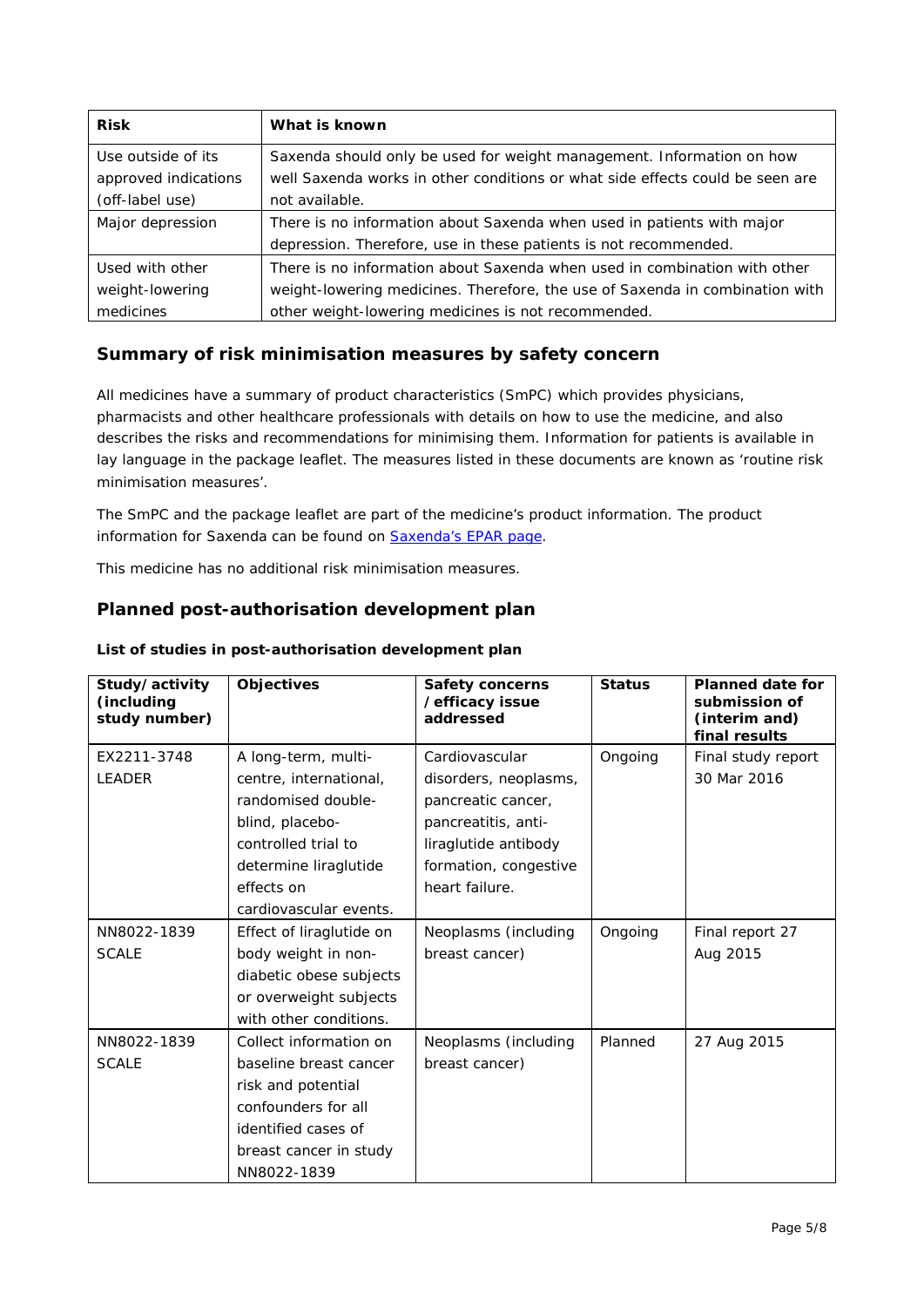| Study/activity<br>(including<br>study number) | Objectives                 | <b>Safety concerns</b><br>/efficacy issue<br>addressed | <b>Status</b> | <b>Planned date for</b><br>submission of<br>(interim and)<br>final results |
|-----------------------------------------------|----------------------------|--------------------------------------------------------|---------------|----------------------------------------------------------------------------|
|                                               | (including prior history   |                                                        |               |                                                                            |
|                                               | of breast cancer, family   |                                                        |               |                                                                            |
|                                               | history of breast          |                                                        |               |                                                                            |
|                                               | cancer, mutations in       |                                                        |               |                                                                            |
|                                               | BRCA1/BRCA2 genes          |                                                        |               |                                                                            |
|                                               | and age at menopause)      |                                                        |               |                                                                            |
| EX2211-3748                                   | Collect information on     | Neoplasms (including                                   | Planned       | 30 Mar 2016                                                                |
| LEADER                                        | baseline cancer risk and   | breast cancer)                                         |               |                                                                            |
|                                               | potential confounders      |                                                        |               |                                                                            |
|                                               | for all identified cases   |                                                        |               |                                                                            |
|                                               | of breast cancer in        |                                                        |               |                                                                            |
|                                               | LEADER (including prior    |                                                        |               |                                                                            |
|                                               | history of breast          |                                                        |               |                                                                            |
|                                               | cancer, family history of  |                                                        |               |                                                                            |
|                                               | breast cancer,             |                                                        |               |                                                                            |
|                                               | BRCA1/BRCA2 status         |                                                        |               |                                                                            |
|                                               | and age at menopause)      |                                                        |               |                                                                            |
| MTC registry                                  | A medullary thyroid        | Medullary thyroid                                      | Ongoing       | Final report 15                                                            |
| MTC-22341                                     | cancer case series         | cancer                                                 |               | Sep 2026                                                                   |
|                                               | registry of at least 15    |                                                        |               |                                                                            |
|                                               | years duration to          |                                                        |               |                                                                            |
|                                               | systematically monitor     |                                                        |               |                                                                            |
|                                               | the annual incidence of    |                                                        |               |                                                                            |
|                                               | medullary thyroid          |                                                        |               |                                                                            |
|                                               | carcinoma in the US        |                                                        |               |                                                                            |
|                                               | and to identify any        |                                                        |               |                                                                            |
|                                               | increase related to the    |                                                        |               |                                                                            |
|                                               | introduction of            |                                                        |               |                                                                            |
|                                               | liraglutide into the       |                                                        |               |                                                                            |
|                                               | marketplace.               |                                                        |               |                                                                            |
| NN2211-3784,                                  | Post-marketing safety      | Neoplasms (including                                   | Ongoing       | Final study report                                                         |
| Optum Database                                | surveillance to observe    | thyroid cancer,                                        |               | 31 Jan 2016                                                                |
| study                                         | the safety profile of      | medullary thyroid                                      |               |                                                                            |
|                                               | liraglutide when used in   | cancer, pancreatic                                     |               |                                                                            |
|                                               | a real-life setting in the | cancer and overall                                     |               |                                                                            |
|                                               | US.                        | malignant neoplasms                                    |               |                                                                            |
|                                               |                            | [including breast                                      |               |                                                                            |
|                                               | To describe and            | cancer]), serious                                      |               |                                                                            |
|                                               | monitor the safety         | hypoglycaemia, acute                                   |               |                                                                            |
|                                               | profile of liraglutide and | pancreatitis, acute                                    |               |                                                                            |
|                                               | compare the incidence      | renal failure,                                         |               |                                                                            |
|                                               | of adverse events with     | macrovascular                                          |               |                                                                            |
|                                               | other diabetes             | conditions,                                            |               |                                                                            |
|                                               | medicines commonly in      | microvascular                                          |               |                                                                            |
|                                               | use.                       | conditions, thyroid                                    |               |                                                                            |
|                                               |                            | events and                                             |               |                                                                            |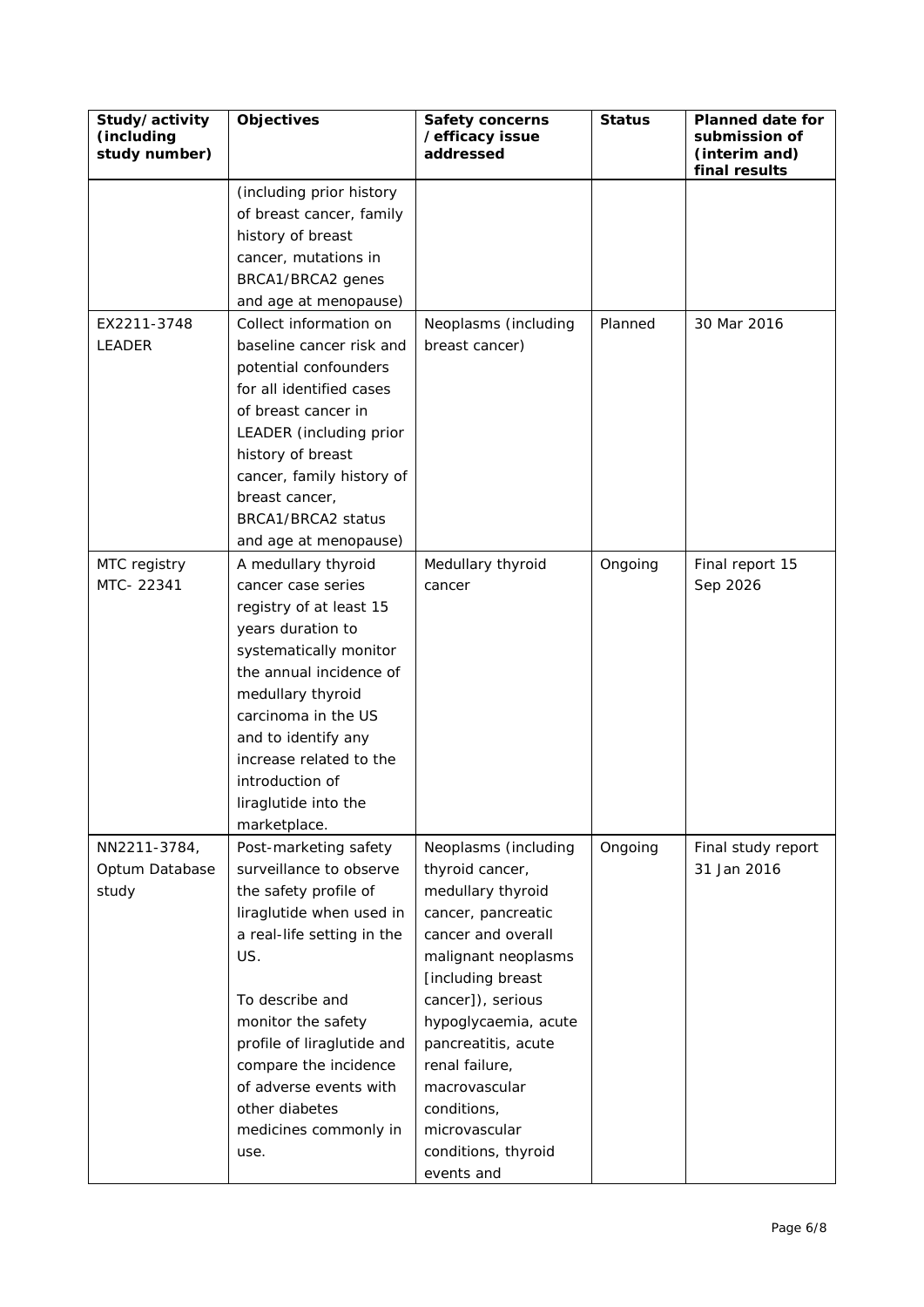| Study/activity<br>(including<br>study number) | Objectives                                                                                                                                                                                                                                                    | <b>Safety concerns</b><br>/efficacy issue<br>addressed                                                                                                                                       | <b>Status</b> | <b>Planned date for</b><br>submission of<br>(interim and)<br>final results |
|-----------------------------------------------|---------------------------------------------------------------------------------------------------------------------------------------------------------------------------------------------------------------------------------------------------------------|----------------------------------------------------------------------------------------------------------------------------------------------------------------------------------------------|---------------|----------------------------------------------------------------------------|
|                                               |                                                                                                                                                                                                                                                               | hypersensitivity<br>reactions                                                                                                                                                                |               |                                                                            |
| NN2211-3880,<br>CPRD study                    | To evaluate the safety<br>of liraglutide in the UK<br>population.<br>To compare safety<br>outcomes during<br>current use of<br>liraglutide with the<br>safety outcomes during<br>the use of other non-<br>insulin diabetes<br>medicines.<br>Addendum study in | Neoplasms (including<br>malignant neoplasms,<br>pancreatic cancer and<br>thyroid cancer,<br>including medullary<br>thyroid cancer), acute<br>pancreatitis and<br>macrovascular<br>conditions | Ongoing       | Final study report<br>30 Jun 2015                                          |
|                                               | 3880:<br>A sub-study evaluating<br>the potential risk of<br>neoplasms in patients<br>treated with liraglutide<br>in combination with<br>metformin and insulin                                                                                                 |                                                                                                                                                                                              |               |                                                                            |
| NN8022-4192                                   | A mechanistic study to<br>assess effects of<br>liraglutide on<br>gallbladder emptying<br>and pancreatic<br>enzymes.                                                                                                                                           | Acute gallstone<br>disease                                                                                                                                                                   | Planned       | Protocol<br>submission: 3<br>months after<br>approval in the EU            |
| NN8022-4246                                   | Drug utilisation study:<br>Database study on the<br>use of liraglutide in<br>clinical practice using<br>the Clinical Practice<br>Research Datalink<br>(CPRD, with<br>questionnaires) in the<br>UK.                                                            | Off-label use (Victoza<br>used for treatment of<br>weight management<br>and Saxenda not used<br>correctly according to<br>approved label)                                                    | Planned       | Protocol<br>submission: 3<br>months after<br>approval in the EU            |
| NN8022-4241                                   | Drug utilisation study:<br>Retrospective chart<br>review of medical<br>records in Germany and<br>Italy on the use of<br>liraglutide in clinical<br>practice.                                                                                                  | Off-label use (Victoza<br>used for treatment of<br>weight management<br>and Saxenda not used<br>correctly according to<br>approved label)                                                    | Planned       | Protocol<br>submission: 3<br>months after<br>approval in the EU            |